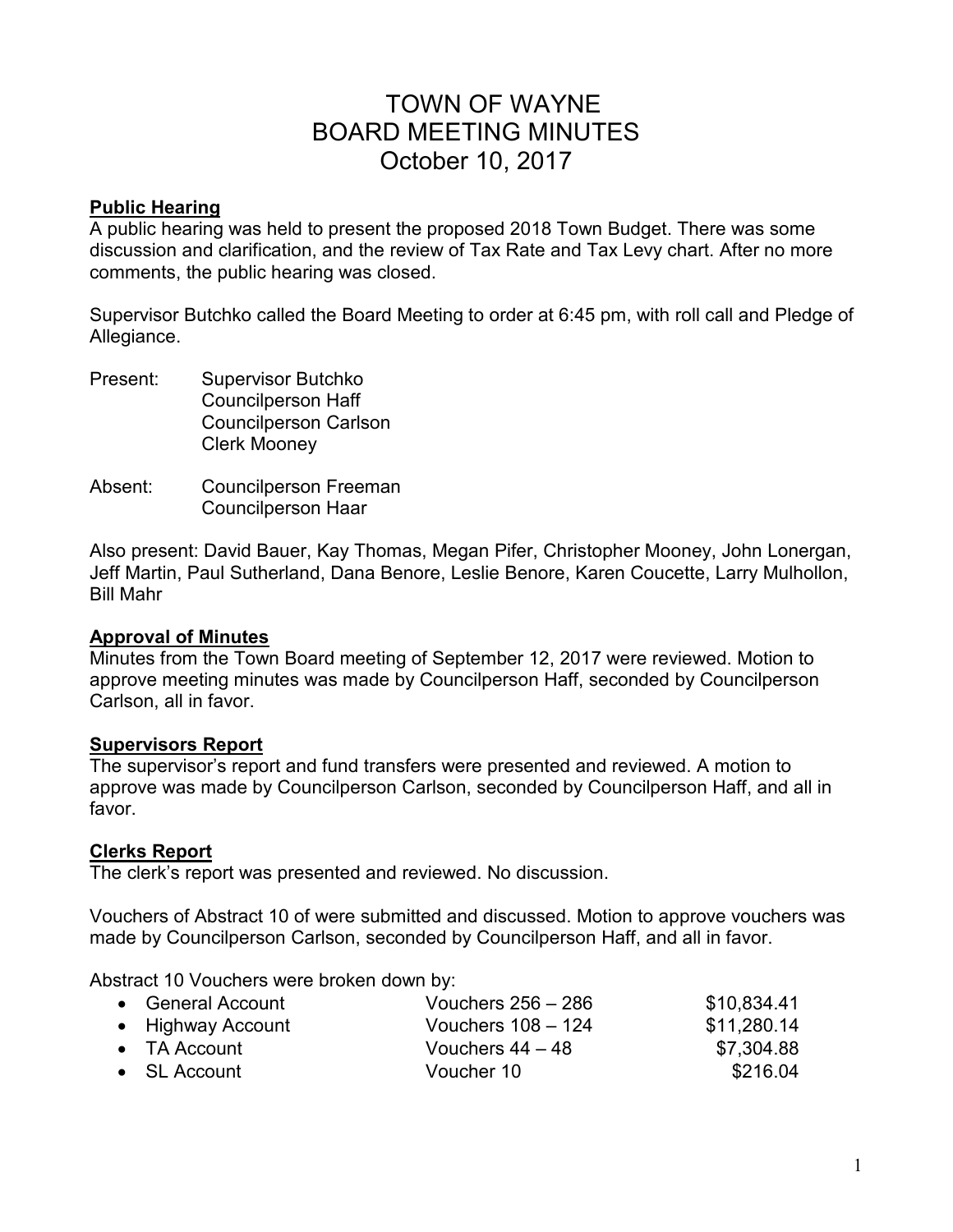# **Justice Report**

Justices reports were reviewed. No discussion.

Justice Prawel submitted his resignation letter effective January 1, 2018. At this point it will be up to Judge Doran and his clerk Mary Clair Franks of the  $7<sup>th</sup>$  District Court to appoint a temporary judge for the position. Then it will be up to the respective political parties to nominate a candidate for election. Supervisor Butchko is also looking into the possibility of a shared justice with another town; i.e. Town of Urbana.

#### **Assessor**

Supervisor Butchko discussed the need for a Permissive Referendum regarding the advertising and selling of the town's 'paper roads.' A motion was made by Councilperson Carlson, seconded by Councilperson Haff, and all in favor to support the referendum. A roll call vote was called:

 Supervisor Butchko – yes Councilperson Carlson – yes Councilperson Haar – absent Councilperson Haff – yes Councilperson Freeman - absent

#### **Highway Superintendent Report**

The highway journal was presented and discussed.

Superintendent Bauer stated there will be some new road signs around the town, as well as an upgrade of the some of the road and highway signs.

Larson Engineering, the town's engineers, will be during an evaluation and analysis on Keuka Village Road to provide information regarding parking issues and possibilities.

# **Code & Zoning Officer**

Review of monthly reports were presented. No discussion.

Planning and Zoning Board Meetings minutes were presented. No discussion.

Supervisor Butchko re-presented Local Law #4 which amends the town's current LUR's defining accessory buildings and size and height restrictions. Planning Board member Christopher Mooney was able to explain the amendment in more detail and answer the board's questions. A motion to advertise a public hearing to present the law was made by Councilperson Carlson, seconded by Councilperson Haff, and all in favor.

The NY State NYSERTA program awarded the town \$2500 for adopting a unified solar permit. Mr. Mooney was instrumental in working on the permit and obtaining these funds. The money will go into the general budget and 'earmarked' solar. The fund will be used for educating the firefighters and responders, not only in the Town of Wayne, but other towns and interested parties as well.